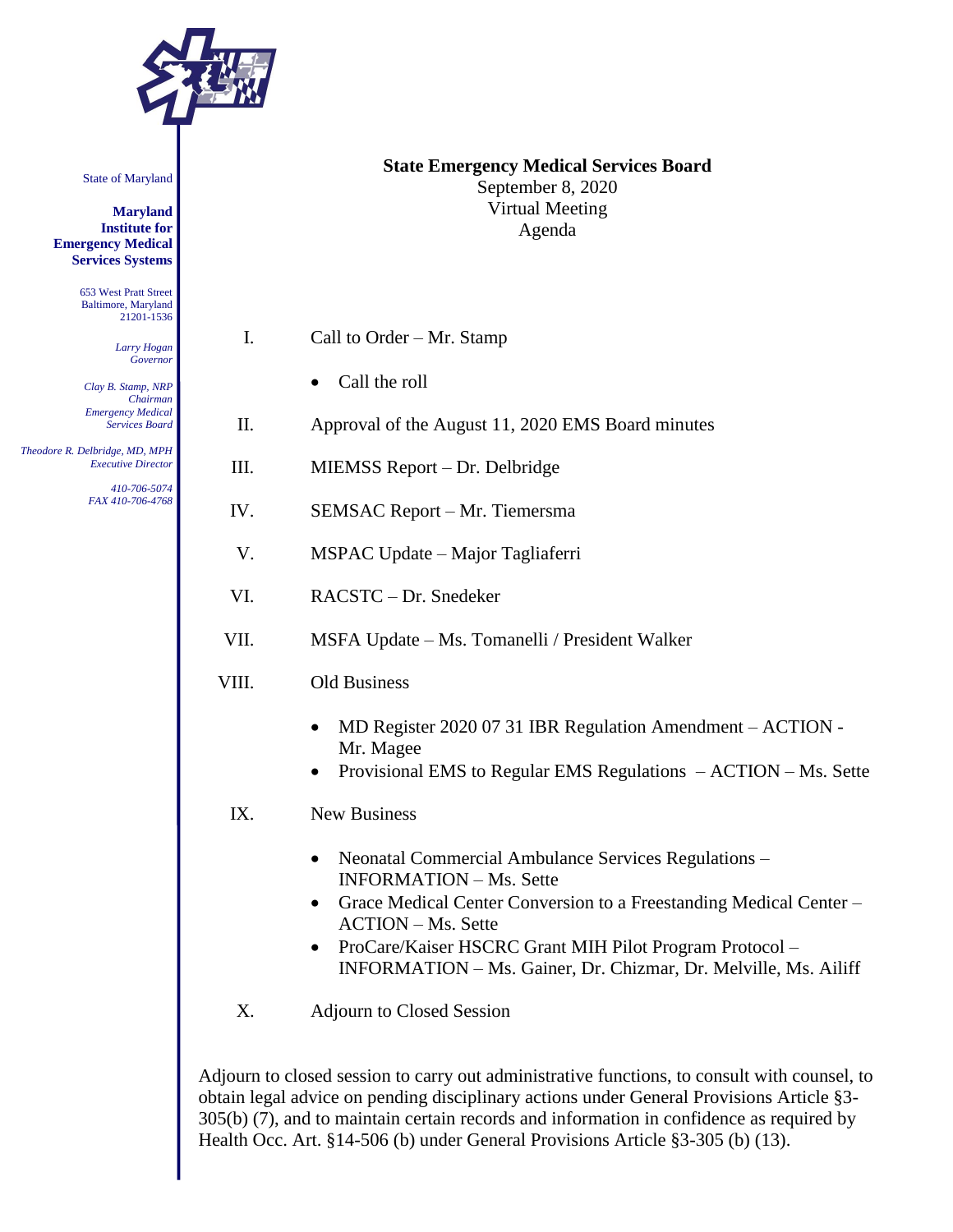

State of Maryland

**Maryland Institute for Emergency Medical Services Systems**

> 653 West Pratt Street Baltimore, Maryland 21201-1536

> > *Larry Hogan Governor*

*Clay B. Stamp, NRP Chairman Emergency Medical Services Board*

 *Theodore R. Delbridge, MD, MPH Executive Director*

> *410-706-5074 FAX 410-706-4768*

# **State Emergency Medical Services Board September 8, 2020 Via Video Conference Call Only Minutes**

# **Board Members Present:**

Clay Stamp, Chairperson; Stephan Cox; William J. Frohna, MD; Dany Westerband, MD; James Scheulen, PA; Sally Showalter, RN; Wayne Tiemersma; Mary Alice Vanhoy (left at 0930); Sherry Adams, Vice Chairperson; Dean E. Albert Reece, MD, MSN (left at 1120).

# **Board Members Absent: None**

**Others Present:** Ms. Ailiff; Mr. Boone; Dr. Melville; Mr. Bucholtz; Ms. Hooff; Dr. Sabi; Dr. Kache

**OAG**: Mr. Magee; Ms. Sette

**Others:**

**RACSTC**: Dr. Snedeker

**MSFA**: President Walker; Ms. Tomanelli; Mr. McHenry

**MSPAC:** Major Tagliaferri

**MIEMSS**: Dr. Delbridge; Ms. Gainer; Ms. Alban; Ms. Abramson; Ms. Aycock; Dr. Bailey; Mr. Barto; Mr. Bilger; Mr. Brown; Ms. Chervon; Dr. Chizmar; Mr. Fiackos; Dr. Floccare; Mr. Huggins; Mr. Kelly; Mr. Linthicum; Ms. Mays; Mr. Buckson; Mr. Naumann; Mr. Sidik; Mr. Schaefer; Ms. Wright-Johnson; Ms. Goff

Chairman Stamp called the meeting to order at 9:00 am and called the roll.

Chairman Stamp thanked our EMS partners MSFA, MFRI, MSPAC and RACSTC for their commitment in providing the citizens of Maryland with a premier healthcare system. He also thanked Dr. Delbridge and the MIEMSS leadership and staff for ongoing work each day to achieve our goals.

Mr. Stamp asked for approval of the August 11, 2020, Board meeting minutes.

**ACTION: A motion was made by Mr. Tiemersma, seconded by Dr. Frohna, and unanimously approved by the Board to accept the August 11, 2020, minutes as written.**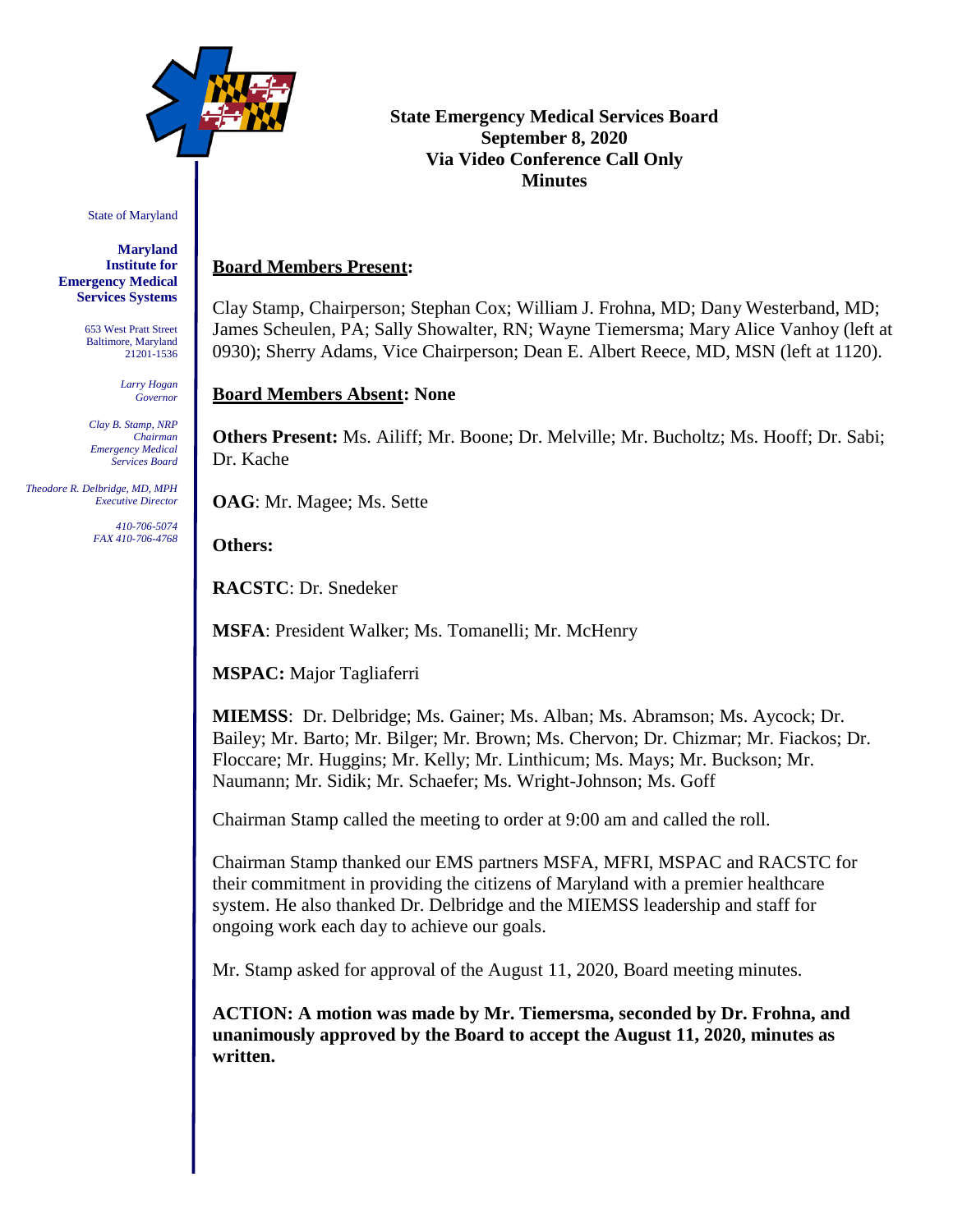# **MIEMSS REPORT**

## Budgets

Dr. Delbridge announced that the MEMSOF budgets will be presented for approval at the October EMS Board meeting.

## COVD-19 Updates

Dr. Delbridge reported that daily intelligence continues to be gathered through the MIEMSS Dashboard tracking, including staffed in-patient beds available statewide and mechanical ventilators in Maryland.

He said the number of acute care beds occupied by COVID-19 patient's shows a decrease since August, and we are moving in the right direction.

Dr. Delbridge shared the number of PUI contacts by EMS public safety and commercial services over the last 28 days. He said that the numbers have leveled off.

Dr. Delbridge said that number of patients treated and transported by EMS public has also leveled off; but is still slightly higher than a normal day pre-COVID. A typical day for public safety EMS is about 1500 transports.

#### Chesapeake Regional Information System for our Patients (CRISP)

Dr. Delbridge said MIEMSS continues to work with Chesapeake Regional Information System for our Patients (CRISP) on an App for an Emergency Department Advisory based on ED patient census. CRISP receives a data feed from the hospital emergency departments on numbers of patients throughout the day and would provide information to MIEMSS. He said that MIEMSS' base station regulations may need to be updated to reflect this change.

A discussion regarding a stakeholder buy-in followed ensued.

Dr. Delbridge clarified that there will be no changes to what the hospitals report and what CRISP currently provides under the Emergency Order.

#### MIEMSS' [@H](mailto:@HA)A [\(Ambulances at Hospitals\) Dashboard](mailto:@HA)

Dr. Delbridge gave the overview of [@HA](mailto:@HA) Dashboard, which [provides information on the number of](mailto:@HA)  ambulances at hospital EDs He said there are currently 14 jurisdictions downloading CAD data into the ePCR. MIEMSS continues to work on including additional jurisdictions to provide real time awareness of EMS-ED interface. Once completed, EMS Clinicians will be able to view the information displayed in @HA.

#### EMS Clinicians

Dr. Delbridge gave an update on the number of Provisional EMS licenses and certifications and clinicians applying for full licensure status.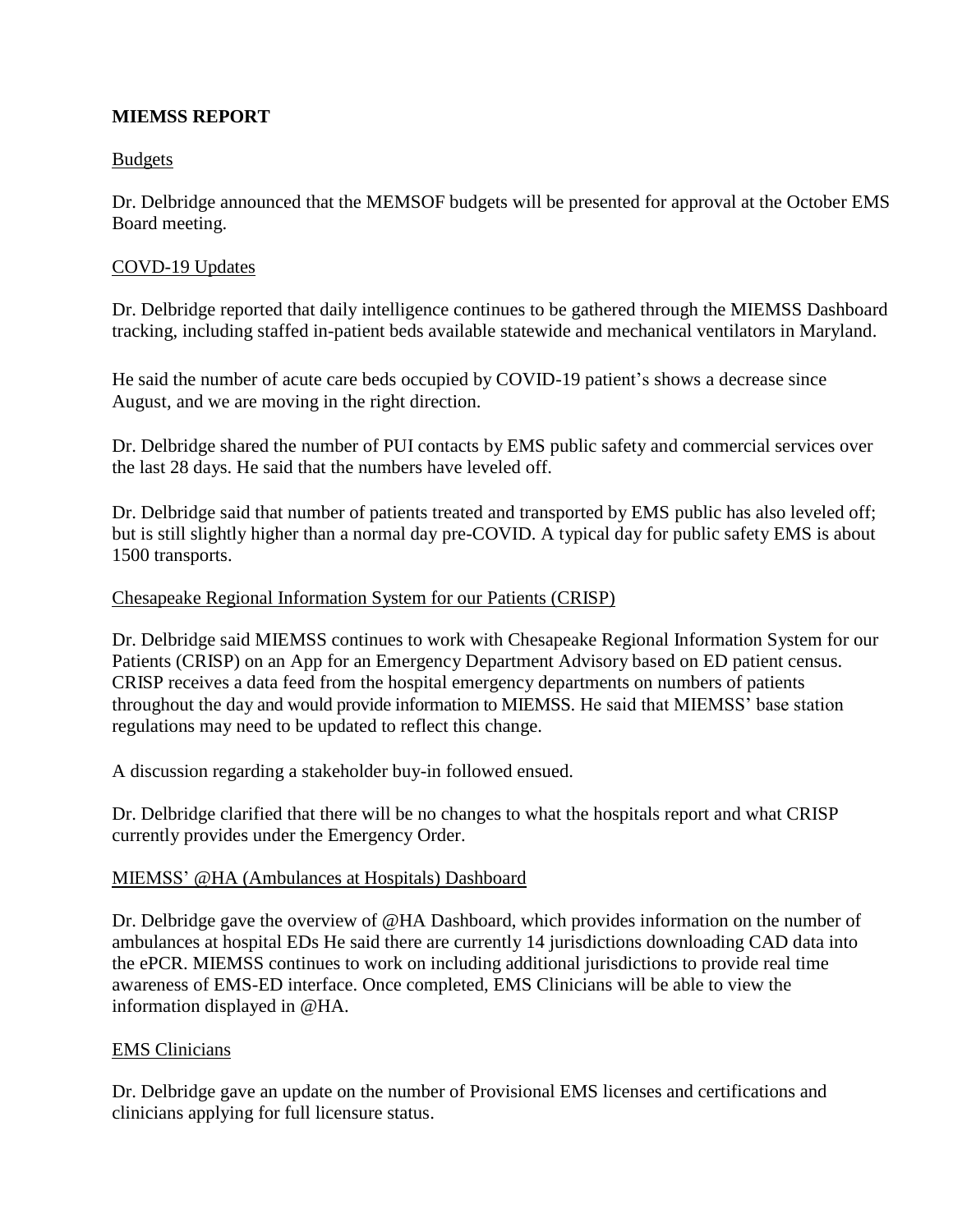## Terminated Resuscitation COVID-19 Testing

Dr. Delbridge said that an emergency protocol was issued permitting a BLS or ALS clinician to perform nasopharyngeal testing for COVID-19 after termination of resuscitation in the field if the deceased person is not anticipated to be a medical examiner's case. This protocol is intended to alert for possible EMS exposures and to facilitate contract tracing by MDH. Several jurisdictions are using this protocol and have identified a 4.5% positive COVID-19 result.

## EMS Plan Vision 2030

MIEMSS continues to work on the final publication of the *EMS Plan Vision 2030* approved by the Board in August.

## Paramedic Vaccination

Under Public Order #6, issued by the EMS Board Chair and MIEMSS Executive Director, a paramedic may administer a seasonal influence or Corona Virus vaccine (when available) if the vaccine administration is (1) under the direction of an EMS Operational Program Medical Director as part of an EMS Clinician occupational health program; or (2) part of a public health outreach effort coordinated by a local health department or Maryland hospital or health system. Public Order #6 is in force as long as the public health emergency continues. MIEMSS plans to seek legislation make this change permanent.

## Ketamine

Dr. Delbridge said that there are three primary uses for Ketamine: analgesic for pain, induction for rapid sequence intubation (RSI), and sedation for severe agitation. Ketamine as a chemical restraint requested by law enforcement for severe agitation has come under some recent scrutiny.

Drs. Delbridge and Chizmar authored a memo clarifying the use of Ketamine by EMS clinicians that stated EMS clinicians are to obtain online medical direction unless there is imminent and immediate harm to the patient or EMS and to receive online direction for administering midazolam or Versed after patient has received Ketamine. The memo also clarified that monitoring of the patient in a supine position during transport requires two EMS clinicians, one being ALS, with cardiac monitoring, ETCO2 and pulse ox. Jurisdictional medical directors have committed to review all cases where Ketamine is administered for agitation.

#### **SEMSAC REPORT**

SEMSAC Chairman, Mr. Tiemersma, reported that SEMSAC met on September 3, 2020.

Mr. Tiemersma reported that Dr. Delbridge gave an update on current COVID activities; Dr. Chizmar gave a comprehensive report on Ketamine. The MSFA reported they are getting back to holding inperson meetings, but requiring social distancing. The Regional Affairs Committee reported that the new 50/50 grant information has been disseminated and advised that Physio is discontinuing the replacement of motherboards in LifePack15s (models #1 & #2) under 8 years of age.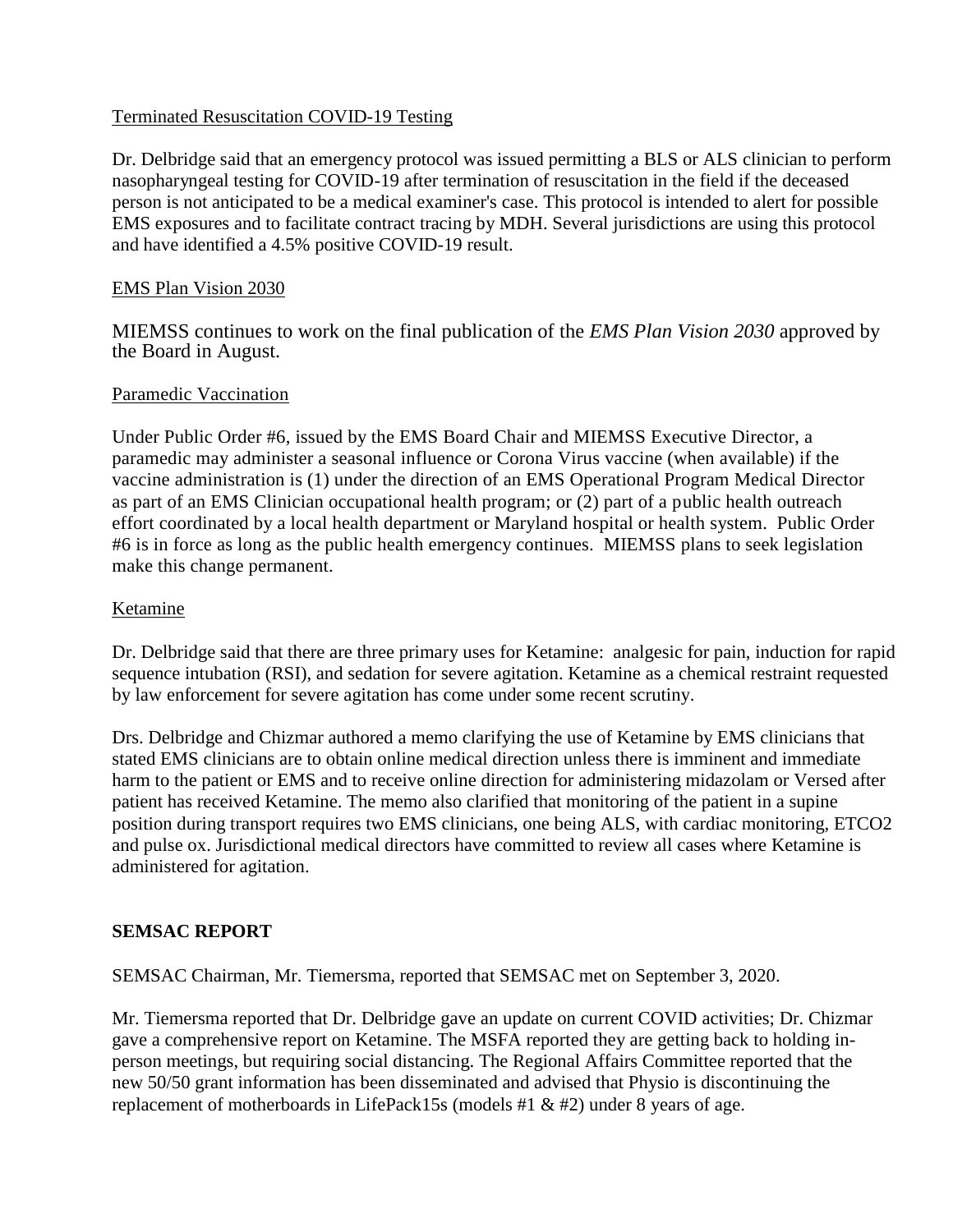Mr. Tiemersma said that SEMSAC approved for recommendation to the Board a regulation regarding the Requirements for Individuals with a Provisional License or Certificate to Obtain a Full License or Certificate. He added that SEMSAC is reviewing revised Neonatal Transport Regulations for a vote at the next meeting.

Mr. Tiemersma said that the MIH committee is scheduled to meet on September 17, 2020, and will discuss further the commonality of definitions and training needs. The plan is to make this a standing committee.

## **MSPAC REPORT**

Major Tagliaferri said that the MSPAC continues to work with Arkenstone Technologies on the Basing Study. He said that the MSPAC is in a holding pattern to see if there is going to be a reversal of the budget cuts made by the Board of Public Works at the July 1, 2020, meeting. He added that MSPAC is working on a contract to sell the fixed wing King Air.

# **R ADAMS COWLEY SHOCK TRAUMA**

Dr. Snedeker announced that Dr. David Efron has joined Shock Trauma as Chief of Trauma. She added that the new Program Manager is Becky Gilmore.

## **MSFA**

President Walker said that the MSFA Executive Committee has cancelled the Phase #2 two-day convention scheduled in September. The Executive Committee members will distribute the pertinent documentation and will present awards at County or Association meetings.

The MSFA Executive Committee meeting will meet at the Flintstone VFC on October 10 & 11, 2020. Partner reports will be on Saturday. Full CDC COVID protocols will be in effect.

The MSFA is monitoring the MSPAC Budget cut issues.

## **OLD BUSINESS**

MD Register 2020 07 31 IBR Regulation Amendment (Documents previously distributed)

Mr. Magee presented the Incorporation by Reference of the August 1, 2020, Maryland Medical Protocols and the May 21, 2020, Maryland State Trauma Registry Data Dictionary for Burn Patients into COMAR regulations for final action.

**ACTION: On a motion made by Dr. Reece, and seconded by Mr. Cox, the Board voted unanimously to approve the Incorporation by Reference of the August 1, 2020, Maryland Medical Protocols and the May 21, 2020, Maryland State Trauma Registry Data Dictionary for Burn Patients into COMAR regulations.**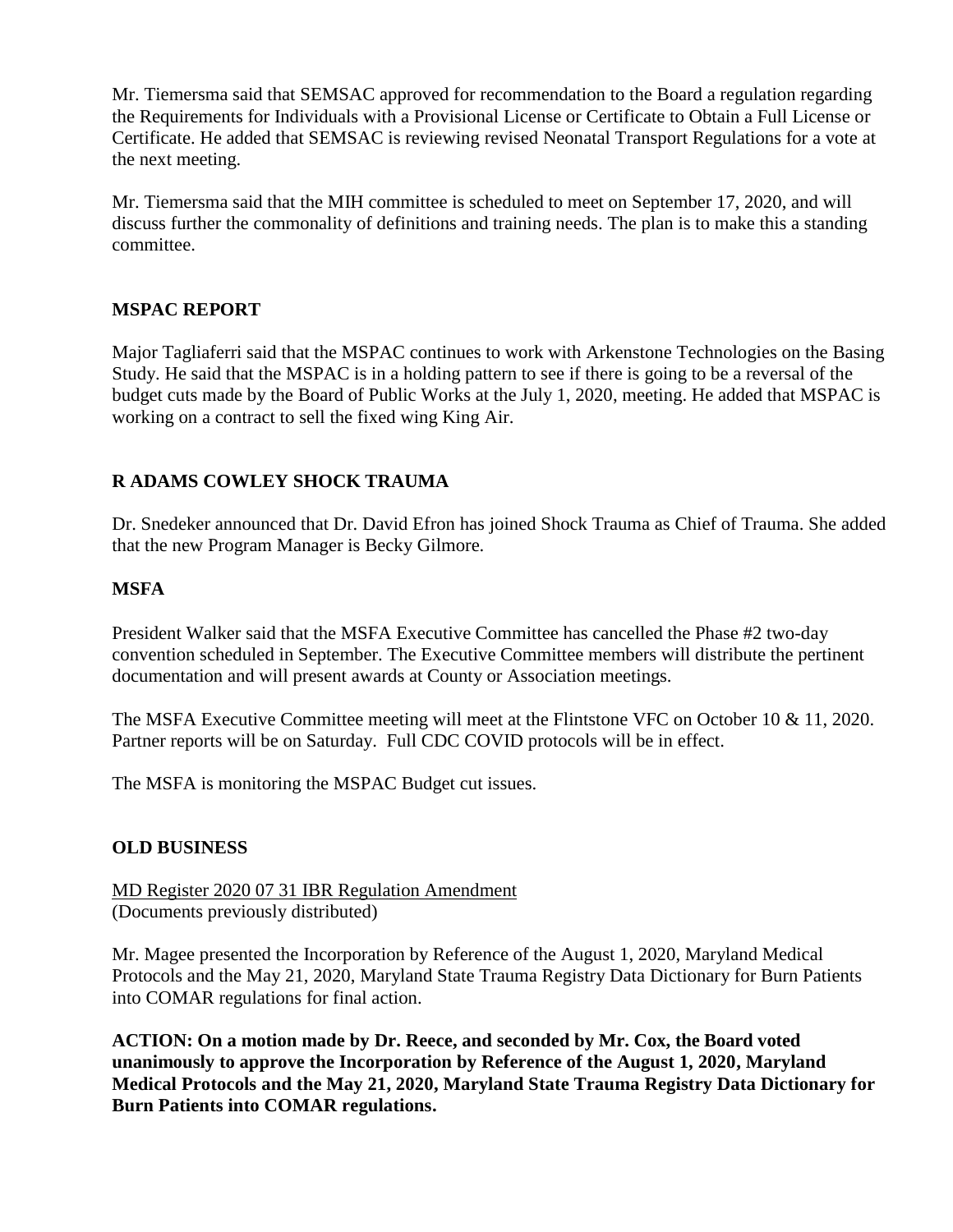Provisional EMS to Regular EMS Regulations (Documents previously distributed)

Ms. Sette presented the Provisional EMS to Regular EMS Regulations for approval by the EMS Board. She said that the regulation establishes criteria and time limits for individuals with provisional certificates or licenses to transition to a full certificate or license. This proposed regulatory change was published in the Maryland Register June 19, 2020, and no comments were received. The regulation is currently effective as an emergency regulation, which expires on October 30, 2020. EMS Board Final Action will allow it to become permanently effective before expiration of the emergency regulation.

## **ACTION: On a motion was made by Dr. Westerband, seconded by Mr. Cox, the Board voted unanimously to approve the Provisional EMS to Regular EMS Regulations.**

## **NEW Business**

COMAR 30.09.12 Revised Neonatal Transport Regulations (Copy previously distributed)

Ms. Sette presented the revised Neonatal Transport Regulations for information only.

Ms. Chervon gave an overview of the revised regulations. She said that the goal is to improve standards for neonatal and infant transports, while ensuring appropriate utilization of a limited resource. The Neonatal Transport Subcommittee is composed of subject matter experts: neonatologists, nurse practitioners, paramedics, transport service representatives, and members of PEMAC. The subcommittee developed the draft regulations through many meetings, which were then reviewed and approved by Commercial Ambulance Services Advisory Committee, MIEMSS Leadership and the MIEMSS Assistant Attorneys General.

Among the changes in the revised regulations, the definition of "neonate" was changed and definition of "infant" was added. The Services, instead of vehicles, will be licensed, which gives Services the flexibility in utilization of various units and models Specialty Care Transport (SCT) licensing. The Services will be required to have an MOU with a hospital, which provides the neonatal transport equipment, medication, and personnel, recognizing this is the primary model for neonatal services in Maryland. MIEMSS will keep a copy of the MOU. The regulation also clearly delineates the triage process for the transport of neonates and infants requiring certain kinds of care (G, H, I); allows for flexibility in determining appropriate equipment and medications for specific patient needs; and removes some obsolete equipment.

## Grace Medical Center Proposed Conversion to a Freestanding Medical Center without Certificate of Need (CON)

Ms. Sette said that under the statute and regulations regarding conversion, Grace Medical Center (formerly Bon Secours Hospital) must demonstrate that it will maintain adequate and appropriate delivery of emergency care within the Statewide Emergency Medical Services (EMS) System.

As part of the process, Grace Medical Center held public hearings, one specifically for EMS, solicited comments from EMS by posting notice to facility's website, and conducted outreach to EMS. She said MIEMSS also posted a notice on its website. Ms. Sette said that MIEMSS had conducted a review of the eleven required factors for consideration. She said that MIEMSS staff had concluded that the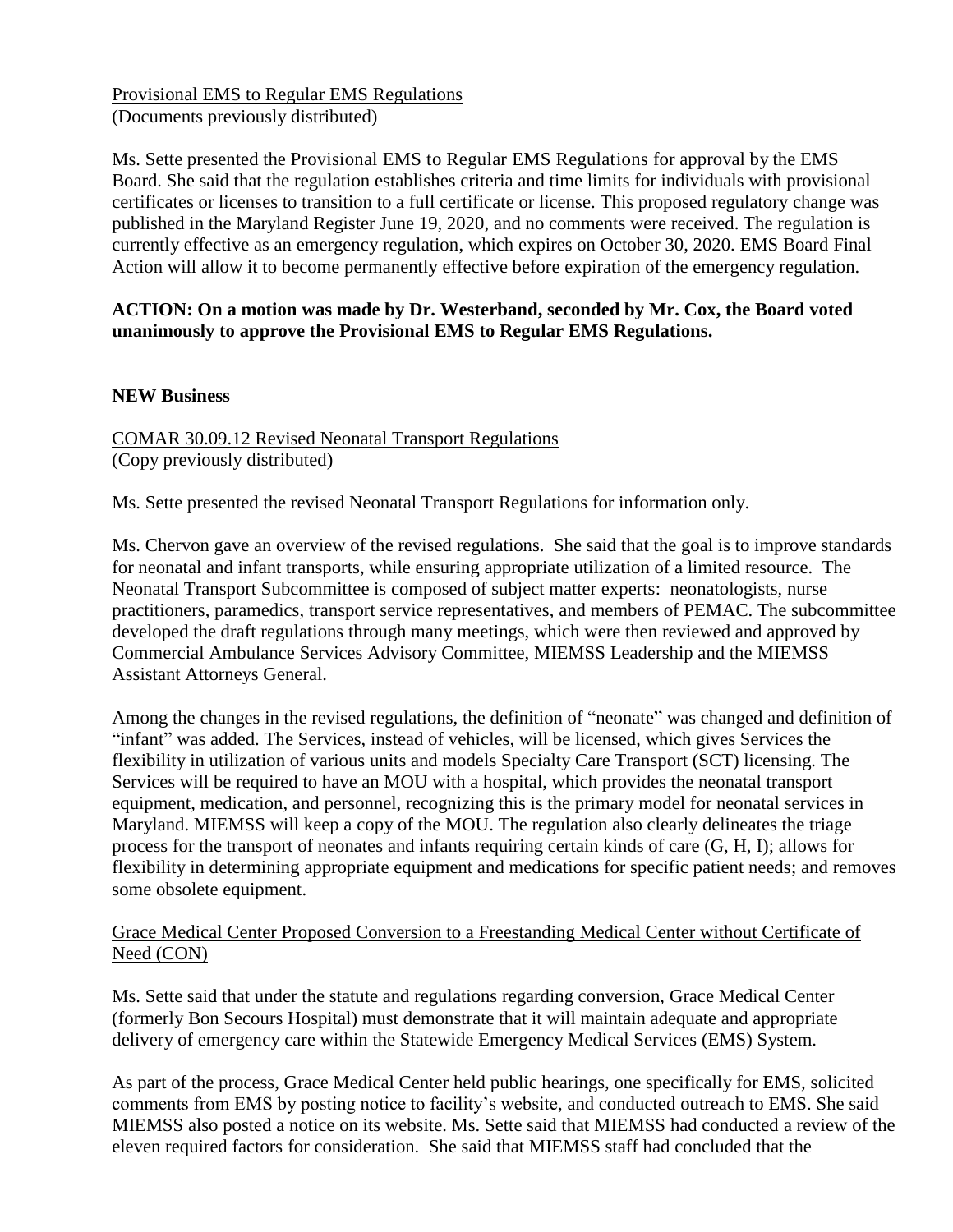conversion of Grace Medical Center to a freestanding medical facility would maintain adequate and appropriate delivery of emergency care within the statewide emergency medical services system.

Ms. Sette said that Grace Medical Center is licensed for 34 med surge beds and 35 psych beds. The psych beds will be transferred to Sinai. A new ED will be constructed along with an outpatient behavioral health facility at Grace Medical Center. Grace Medical Center stopped admitting inpatients on November 1, 2019. The primary jurisdiction affected by the conversion is Baltimore City Fire Department, which has informed MIEMSS that the conversion presents no issues for EMS.

Regarding interfacility transports, Ms. Sette said the Pulse Ambulance maintains a 24/7 ALS unit at Grace Medical Center to transfer the approximately 89% of patients to Sinai or Northwest Hospital; the remaining transfers go to UMMC, UMMS Midtown or St. Agnes. Surrounding hospitals have not seen a dramatic increase in yellow or red alert hours; however, this may be due, in part, to the decline in ED visits due to the COVID-19 pandemic.

MIEMSS recommends that the Board determine that the conversion of Grace Medical Center to a freestanding medical facility will maintain adequate and appropriate delivery of emergency care within the statewide EMS System.

Ms. Sette said that Grace Medical Center will apply to the Maryland Health Care Commission and will need to follow the plan for constructing a new ED with the behavioral healthcare facility.

Ms. Myers said that, under reimbursement guidelines, freestanding medical facilities are required to transfer patients to their parent hospitals. An exception would be if the parent hospital does not take the patient's insurance.

Mr. Scheulen said that every time a hospital converts to a freestanding medical facility, which reduces the number of inpatient hospital beds, it affects everyone in the system. This leads to diversion and boarding in the EDs. He added that even though a patient should be transferred to the parent hospital, other hospitals must accept the transferred patient under EMTALA regulations.

Dr. Snedeker said that Grace Medical Center has an inpatient unit that services in-patient prisoners from the Department of Corrections. She said that since Grace Medical Center closed to in-patient services, the prisoners that need longer-term care remain in hospitals, as most skilled nursing facilities do not take prisoners. UMMS is monitoring this issue and is in discussions with the Department of Corrections.

**ACTION: On a motion by Dr. Frohna, seconded by Mr. Tiemersma, the Board unanimously approved MIEMSS staff report that the conversion of Grace Medical Center to a freestanding medical facility will maintain adequate and appropriate delivery of emergency care within the statewide emergency medical services system.**

#### ProCare/Kaiser HSCRC Grant MIH Pilot Program Protocol

Ms. Gainer, Dr. Chizmar, Dr. Melville, Ms. Ailiff

Ms. Gainer introduced the project to the Board. She said that since 2014, MIEMSS and the EMS Board have been working to further development of new models of EMS care. The model being presented today is one of the next steps in this work. She reminded the Board that we have been focused on issue for the past six years because that healthcare in Maryland will be unlikely to achieve optimal outcome in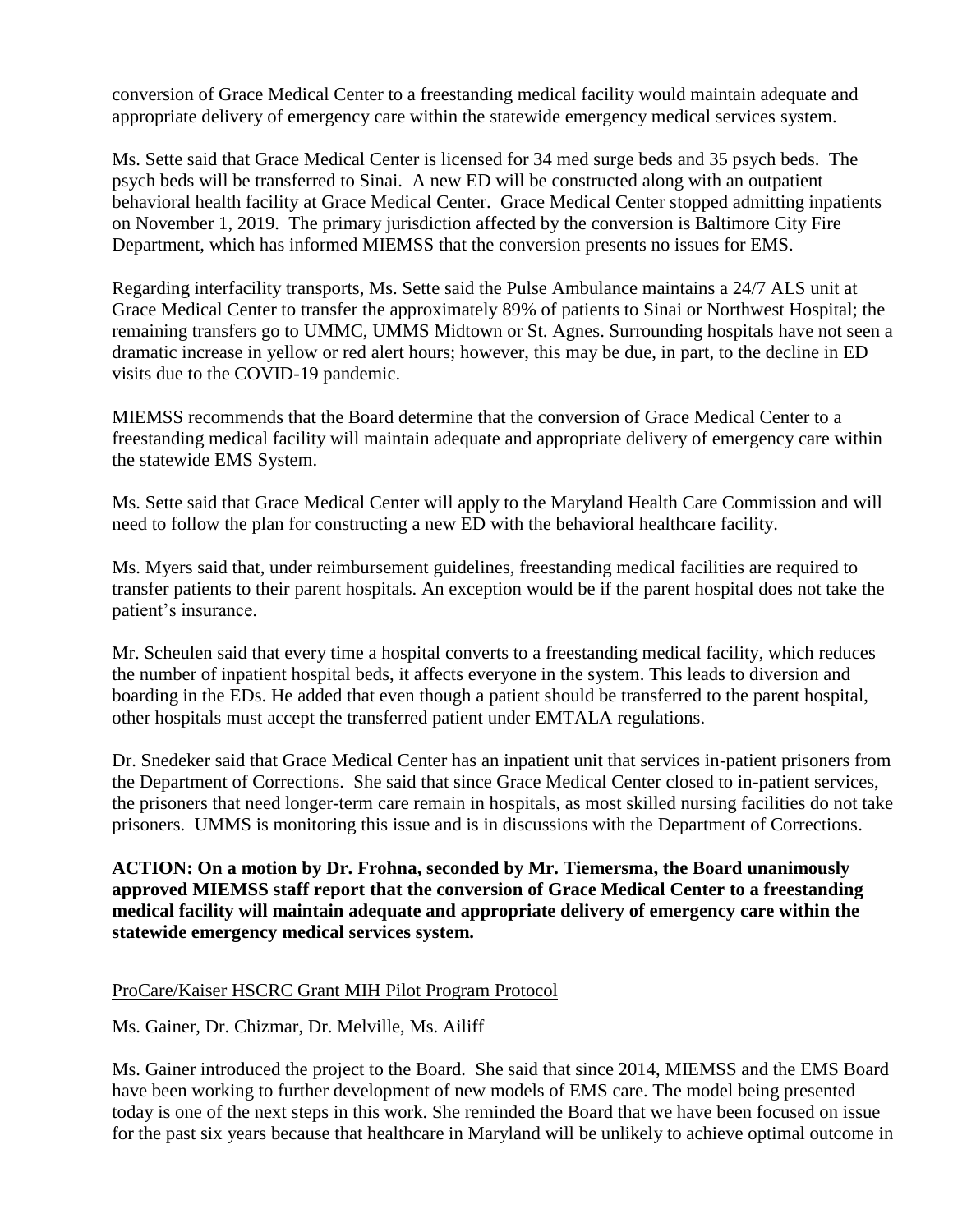patient care or anticipated cost savings unless EMS is more fully integrated into the larger health care continuum.

MIEMSS has been working with the Legislature, HSCRC and MHCC to elevate the issues of ED overcrowding, new models of care and the reduction of potential avoidable utilization. The HSCRC and MHCC, in particular, have been working to find ways to help these programs to grow, become more established and acquire funding. The model presented today is being funded under a grant from the HSCRC. There were four grants awarded under a program to expand the Medicare Advantage market in Maryland: two grants to Kaiser, one grant to Johns Hopkins and one grant to the University of Maryland.

Ms. Gainer also said that MIEMSS is currently working with HSCRC and the MHA to develop a new method for reimbursing EMS when EMS collaborates with a hospital and with Maryland Medicaid to improve Medicaid reimbursement to EMS.

Dr. Chizmar commended the Procare staff for their collaboration on this project. He said, similar to the Baltimore City model, Procare is focusing attention on a MIH program for patients recently discharged from the hospital (particularly from Kaiser facilities). This program will meet earlier with patients (within the first 4 to 48 hours) for a more seamless transition. The program's focus is on asthma, CHF and Diabetes. He said that Procare would engage telemedicine consultations with a Maryland licensed physician who will receive the Maryland Base Station training, and would be following MIH protocols with a few additional protocols to fit this particular niche, since they may be seeing the patient earlier than some MIH programs. Dr. Chizmar added that ProCare is planning to advance the communication between Kaiser and the patient and to provide a smooth transition to home healthcare agencies that will come after them. He said this project is a team effort between Procare, Kaiser Permanente and HomeCentris home healthcare agency.

Procare President and CEO, Ms. Ailiff, thanked MIEMSS and the EMS Board and introduced the ProCare staff. Introductions by the Kaiser Permanente and HomeCentris Healthcare staff were made.

Ms. Ailiff thanked the EMS Board and MIEMSS for their efforts and support on advancing MIH in Maryland. She said that ProCare has had success with their MIH program, which led to the opportunity to participate in the HSCRC grant pilot with partners Kaiser Permanente and HomeCentris Healthcare. This is a two-year grant.

Dr. Melville gave an overview of the Procare, Kaiser Permanente and HomeCentris Healthcare partnership MIH program. He said the goal is to improve patient care and to reduce the growth in healthcare spending. The program follows the Total Cost of Care Model (TCCM).

Dr. Melville said that the principles of the HSCRC Medicare Advantage Partnership Grant are to foster collaboration between providers, increase access to 4+ star rated Medicare Advantage plans, improve services for high-cost and high-risk populations and extend healthcare transformation efforts to the Medicare Advantage market. He added the partnership is developing strategies to improve care coordination and quality, leading to long-term health improvement.

Dr. Melville said process measures, outcome measures, patient identification and referral process will be identified by Kaiser. He added that telemedicine visits will also be provided. Support partners include Anne Arundel Medical Center and Doctor's Community Hospital (Luminis System).